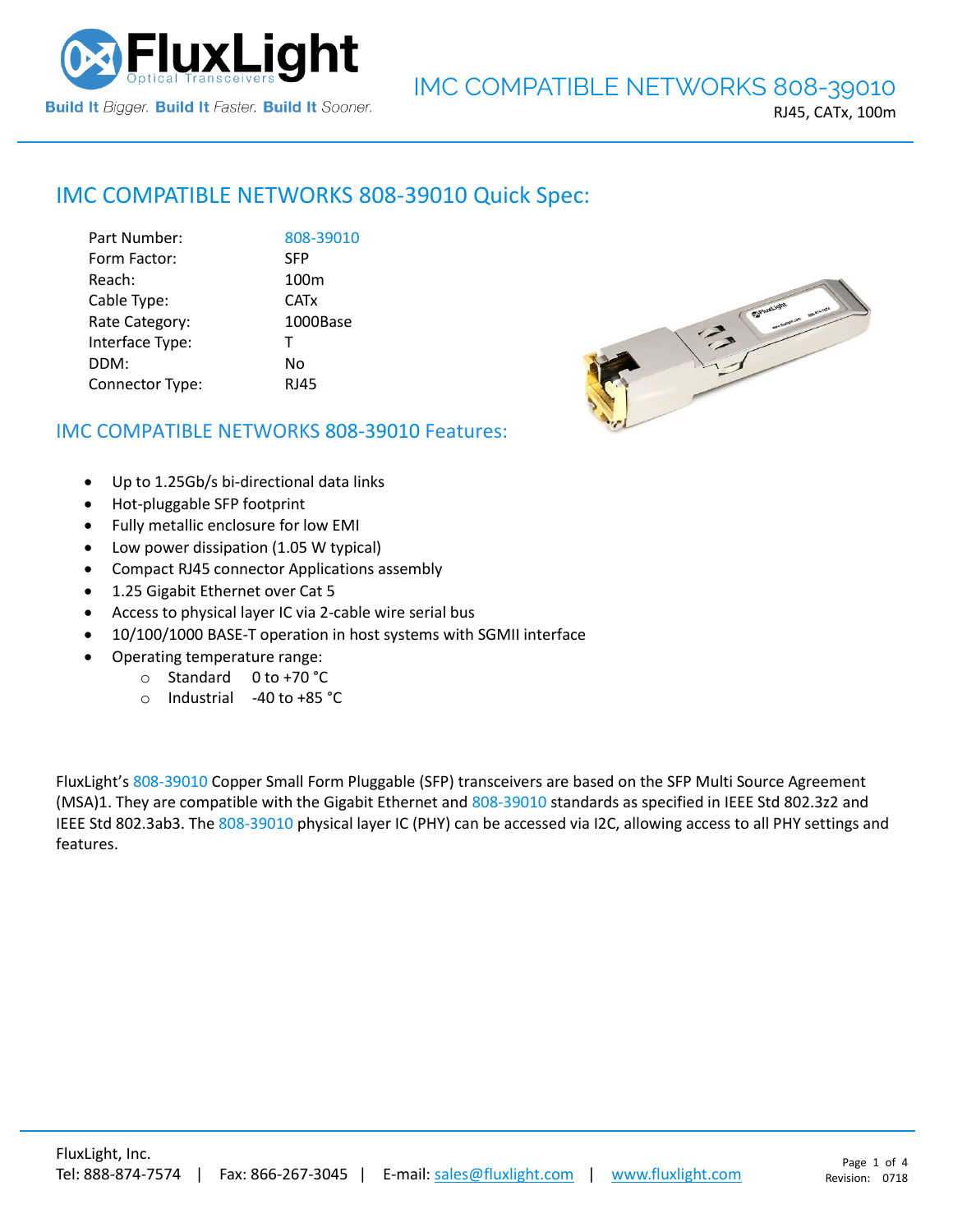

# I. SFP to Host Connector Pin Out

| Pin | Symbol             | Name/Description                                  | <b>Note</b>    |
|-----|--------------------|---------------------------------------------------|----------------|
| 1   | <b>VEET</b>        | Transmitter ground (common with receiver ground)  | 1              |
| 2   | <b>TFAULT</b>      | Transmitter Fault Not supported                   |                |
| 3   | <b>TDIS</b>        | Transmitter Disable. PHY disabled on high or open | $\overline{2}$ |
| 4   | MOD_DEF(2)         | Module Definition 2. Data line for serial ID      | 3              |
| 5   | MOD DEF(1)         | Module Definition 1. Clock line for serial ID     | 3              |
| 6   | MOD DEF(0)         | Module Definition 0. Grounded within the module   | 3              |
| 7   | <b>Rate Select</b> | No connection required                            |                |
| 8   | <b>LOS</b>         | Loss of Signal indication. Not supported          |                |
| 9   | <b>VEER</b>        | Receiver ground (common with transmitter ground)  | $\mathbf{1}$   |
| 10  | <b>VEER</b>        | Receiver ground (common with transmitter ground)  | 1              |
| 11  | <b>VEER</b>        | Receiver ground (common with transmitter ground)  | 1              |
| 12  | RD-                | Receiver Inverted DATA out. AC coupled            |                |
| 13  | $RD+$              | Receiver Non-inverted DATA out. AC coupled        |                |
| 14  | <b>VEER</b>        | Receiver ground (common with transmitter ground)  | 1              |
| 15  | <b>VCCR</b>        | Receiver power supply                             |                |
| 16  | <b>VCCT</b>        | Transmitter power supply                          |                |
| 17  | <b>VEET</b>        | Transmitter ground (common with receiver ground)  | 1              |
| 18  | TD+                | Transmitter Non-Inverted DATA in. AC coupled      |                |
| 19  | TD-                | Transmitter Inverted DATA in. AC coupled          |                |
| 20  | <b>VEET</b>        | Transmitter ground (common with receiver ground)  | 1              |

Notes:

- 1) Circuit ground is connected to chassis ground
- 2) PHY disabled on TDIS > 2.0V or open, enabled on TDIS < 0.8V
- 3) Should be pulled up with 4.7k 10k Ohms on host board to a voltage between 2.0 V and 3.6 V. MOD\_DEF(0) pulls line low to indicate module is plugged in

# II. +3.3V Volt Electrical Power Interface

The 1000Base-T has an input voltage range of 3.3 V +/- 5%. The 4 V maximum voltage is not allowed for continuous operation.

| <b>Parameter</b>   | <b>Symbol</b> | <b>Min</b> | Typ | <b>Max</b> | <b>Units</b> | <b>Notes/Conditions</b>                                                                 |
|--------------------|---------------|------------|-----|------------|--------------|-----------------------------------------------------------------------------------------|
| Supply<br>Current  | Is            |            | 320 | 375        | mA           | 1.2W max power over full range of<br>voltage and temperature. See caution<br>note below |
| Input Voltage      | <b>Vcc</b>    | 3.13       | 3.3 | 3.47       |              | Referenced to GND                                                                       |
| Maximum<br>Voltage | Vmax          |            |     | 4          | v            |                                                                                         |
| Surge Current      | Isurge        |            |     | 30         | mA           | Hot plug above steady state current. See<br>caution note below                          |

### **+3.3 Volt Electrical Power Interface**

Caution: Power consumption and surge current are higher than the specified values in the SFP MSA.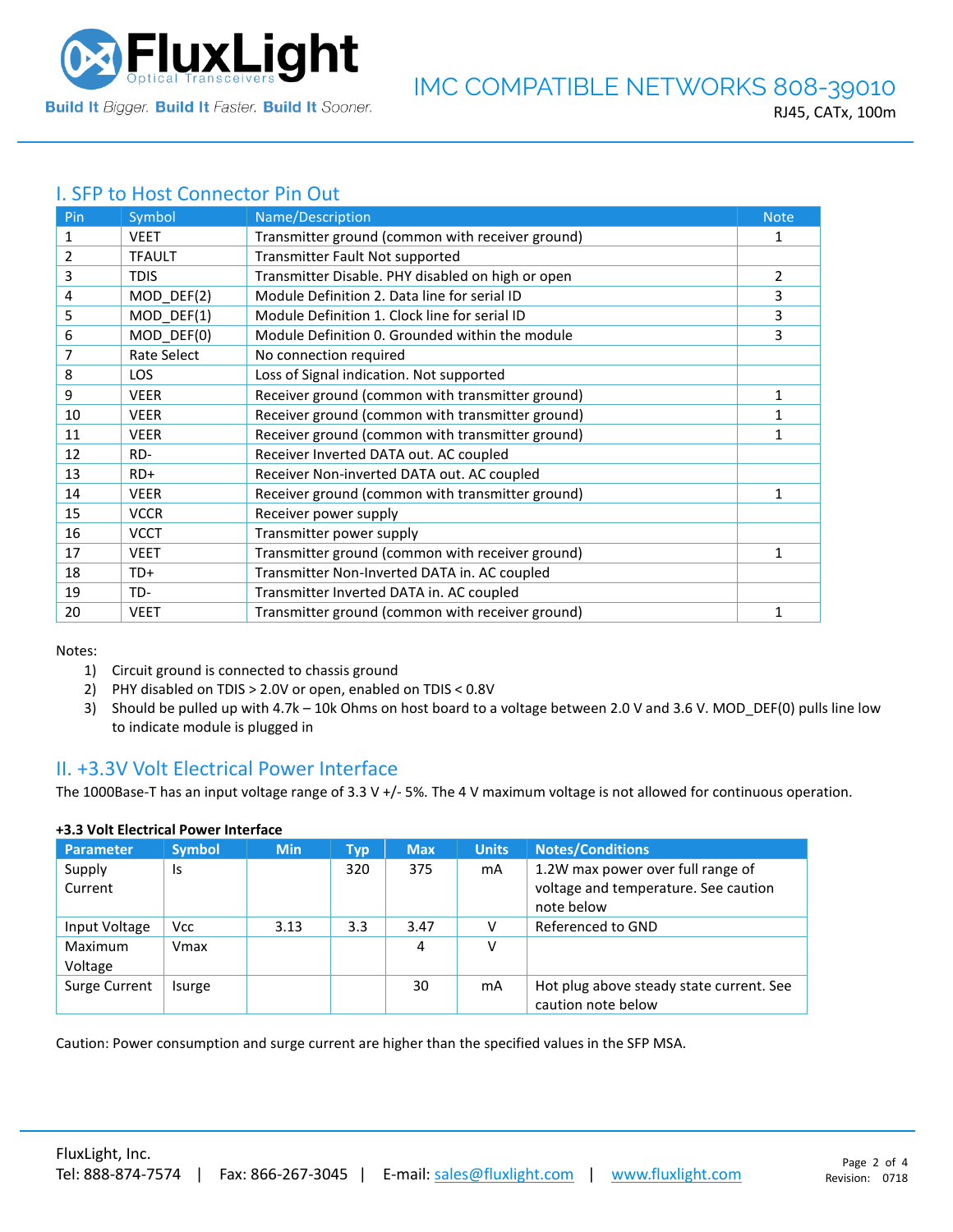

## III. Low-Speed Signals

MOD\_DEF(1) (SCL) and MOD\_DEF(2) (SDA), are open drain CMOS signals (see section VII, "Serial Communication Protocol"). Both MOD\_DEF(1) and MOD\_DEF(2) must be pulled up to host\_Vcc.

### **Low-Speed Signals, Electronic Characteristics**

| Parameter                        | Symbol     | Min              | <b>Max</b>       | <b>Units</b> | Notes/Conditions                                                          |
|----------------------------------|------------|------------------|------------------|--------------|---------------------------------------------------------------------------|
| <b>SFP Output LOW</b>            | <b>VOL</b> | 0                | 0.5              | V            | 4.7k to 10k pull-up to host_Vcc,<br>measured at host side of<br>connector |
| <b>SFP Output</b><br><b>HIGH</b> | <b>VOH</b> | host $Vcc - 0.5$ | host $Vec + 0.3$ | V            | 4.7k to 10k pull-up to host Vcc,<br>measured at host side of<br>connector |
| SFP Input LOW                    | <b>VIL</b> | 0                | 0.8              | V            | 4.7k to 10k pull-up to Vcc,<br>measured at SFP side of<br>connector       |
| <b>SFP Input HIGH</b>            | <b>VIH</b> | $\mathcal{P}$    | $Vcc + 0.3$      | V            | 4.7k to 10k pull-up to Vcc,<br>measured at SFP side of<br>connector       |

# IV. High-Speed Electrical Interface

All high-speed signals are AC-coupled internally.

### **High-Speed Electrical Interface, Transmission Line-SFP**

| Parameter | <b>Symbol</b> | <b>Min</b> | Typ | <b>Max</b> | <b>Units</b> | <b>Notes/Conditions</b>            |
|-----------|---------------|------------|-----|------------|--------------|------------------------------------|
| Line      | fL            |            | 125 |            | MHz          | 5-level encoding, per IEEE 802.3ab |
| Frequency |               |            |     |            |              |                                    |
| Tx Output | Zout, TX      |            | 100 |            | Ohm          | Differential, for all frequencies  |
| Impedance |               |            |     |            |              | between 1MHz and 125MHz            |
| Rx Input  | Zin.RX        |            | 100 |            | Ohm          | Differential, for all frequencies  |
| Impedance |               |            |     |            |              | between 1MHz and 125MHz            |

### **High-Speed Electrical Interface, Host-SFP**

| Parameter          | Symbol   | <b>Min</b> | <b>Typ</b> | <b>Max</b> | <b>Units</b> | <b>Notes/Conditions</b> |
|--------------------|----------|------------|------------|------------|--------------|-------------------------|
| Single ended data  | Vinsing  | 250        |            | 1200       | mV           | Single ended            |
| input swing        |          |            |            |            |              |                         |
| Single ended data  | Voutsing | 350        |            | 800        | mV           | Single ended            |
| output swing       |          |            |            |            |              |                         |
| Rise/Fall Time     | $Tr.$ Tf |            | 175        |            | psec         | 20%-80%                 |
| Tx Input Impedance | Zin      |            | 50         |            | <b>Ohm</b>   | Single ended            |
| Rx Output          | Zout     |            | 50         |            | <b>Ohm</b>   | Single ended            |
| Impedance          |          |            |            |            |              |                         |